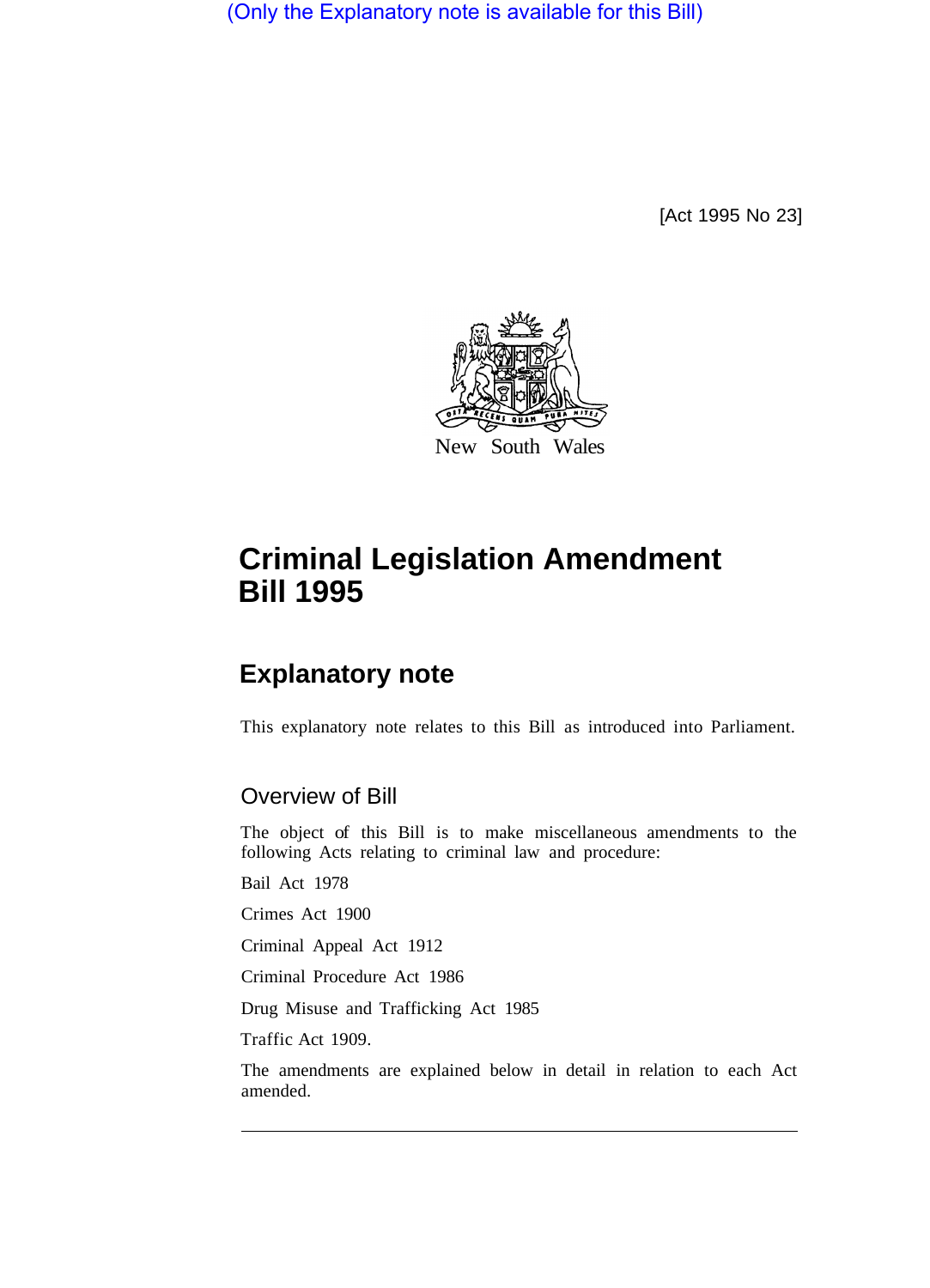Explanatory note

## Outline of provisions

**Clause 1** sets out the name (also called the short title) of the proposed Act.

**Clause 2** provides for the commencement of the proposed Act on a day or days to be appointed by proclamation.

**Clause 3** gives effect to Schedule 1 which contains amendments to the Acts listed above.

## **Schedule 1 Amendment of Acts**

## **Bail Act 1978**

## **Presumption in favour of bail**

Section 9 of the *Bail Act 1978* lists various exceptions to the presumption that bail ought generally to be available to a person who is in custody as a consequence of having been charged with an offence. The presumption in favour of the grant of bail is to be removed where the accused is charged with conspiring to murder, attempted murder or sending a document threatening to kill or inflict bodily harm on a person. Accordingly, section 9 of the *Bail Act I978* is to be amended to exclude the application of the presumption to sections 26–31, inclusive, of the *Crimes Act 1900.*   $(Schedule 1.1 (1))$ 

## **Review of bail conditions**

Section 48A of the *Bail Act 1978* was inserted by the *Bail (Amendment) Act 1989* and commenced on 25 March 1990. The object of the section was to confer a right of review of bail conditions by a court (in addition to the right to a general review of bail) if the accused was in custody because the accused could not satisfy or had breached a bail condition. Applications to review bail were encouraged to reduce the jail remand population. The original decision to set bail at a particular level could be reviewed if the accused was unable to raise bail. The special limited right to the review of a bail condition was to be exercised by the court that imposed the bail condition, principally Local Courts. It was not intended that the special right to review bail conditions would replace or affect the general right to apply for a review of the bail decision. Section 48A (6) sought to make that clear. Because section 45 of the *Bail Act 1978* authorises the Supreme Court to review the bail decisions of any other court and because of the availability of other avenues of review and the minor nature of the limited review of a bail condition, section 48A (5) was inserted to ensure that the Supreme Court was not required to conduct a limited review of bail set by another court.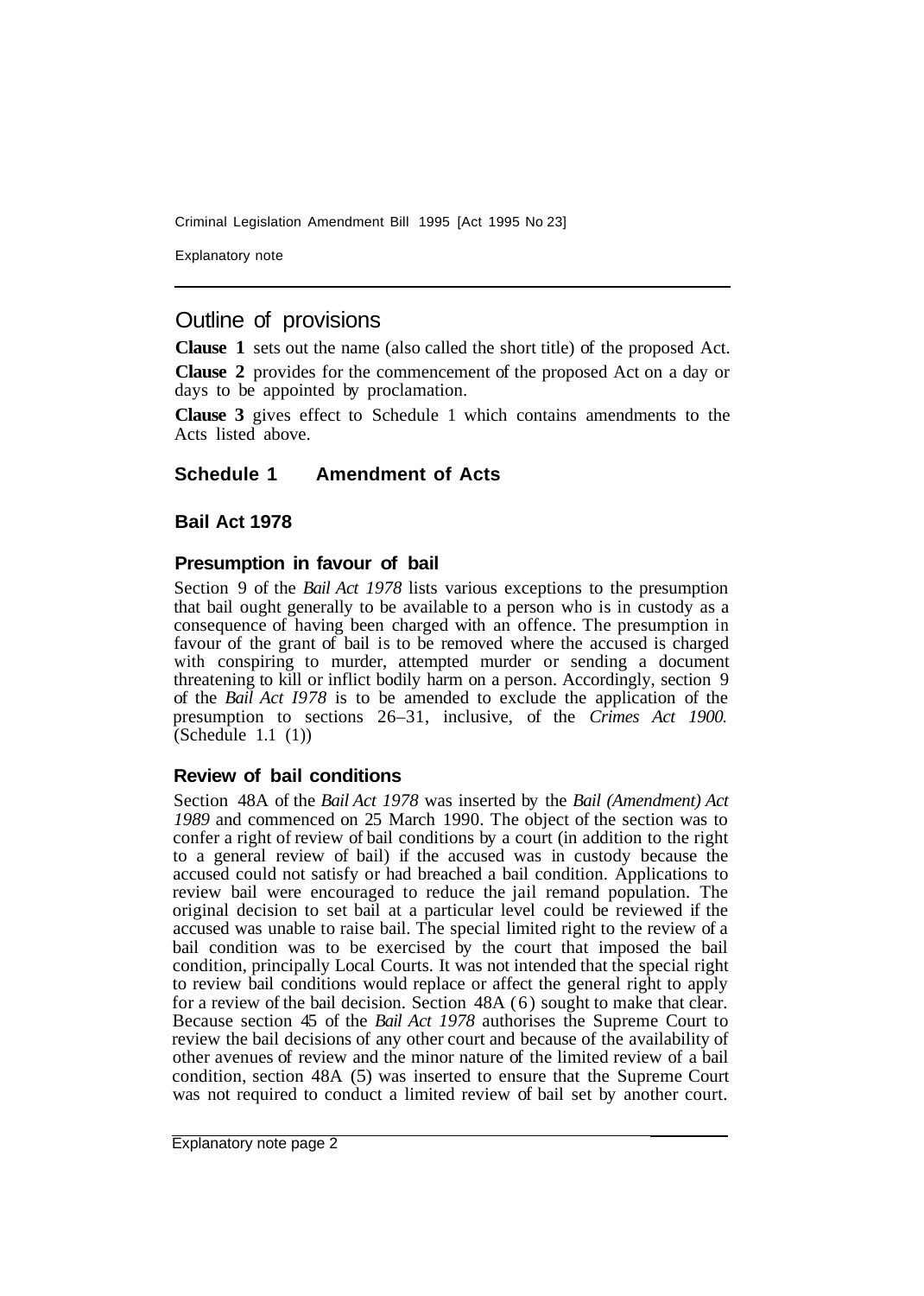Explanatory note

In two unreported decisions of the Supreme Court, *R v McCullough* (6 July 1993) and  $\overline{R}$  v Gunton (15 September 1993), doubt has been expressed as to the relationship between subsections (5) and (6) of section 48A. The amendments are intended to make it clear that the Supreme Court is not required to undertake the review of a bail condition imposed by another court.

The amendments extend to applications and requests made to the Supreme Court but not determined by it before the commencement of the amendments. (Schedule  $1.1$  (2) and (3))

## **Savings and transitional provisions**

The Schedule of savings and transitional provisions to the *Bail Act 1978* is amended as a consequence of the amendments described above. (Schedule 1.1 (4))

## **Crimes Act 1900**

## **Act of indecency**

Section 61N of the *Crimes Act 1900* provides that:

Any person who commits an act of indecency with or towards a person under the age of 16 years, or incites a person under that age to an act of indecency with or towards that or another person, is liable to imprisonment for 2 years.

An act of indecency is one that right-minded persons would consider to be contrary to community standards of decency. An example is indecent exposure. The age restriction contained in section 61N prevents the prosecution of a person who acts indecently towards an adult. The section is to be amended to provide that where the act of indecency involves a victim of or above the age of 16 years the offender will be liable to a maximum penalty of 18 months' imprisonment. (Schedule 1.2 (2))

A corresponding amendment is made to section 61O which deals with acts of indecency committed in circumstances of aggravation. The maximum penalty in that case will be imprisonment for 3 years. (Schedule 1.2 (3))

Section 77 of the *Crimes Act 1900* is also to be amended to allow the defence of consent to apply if the victim (in either a section 61N or a section 61O case) is of or above the age of 16 years. (Schedule 1.2 (4) and (5))

Schedule 1.2 (1),  $(15)$  and  $(16)$  and Schedule 1.4 (3) and  $(4)$  make consequential amendments.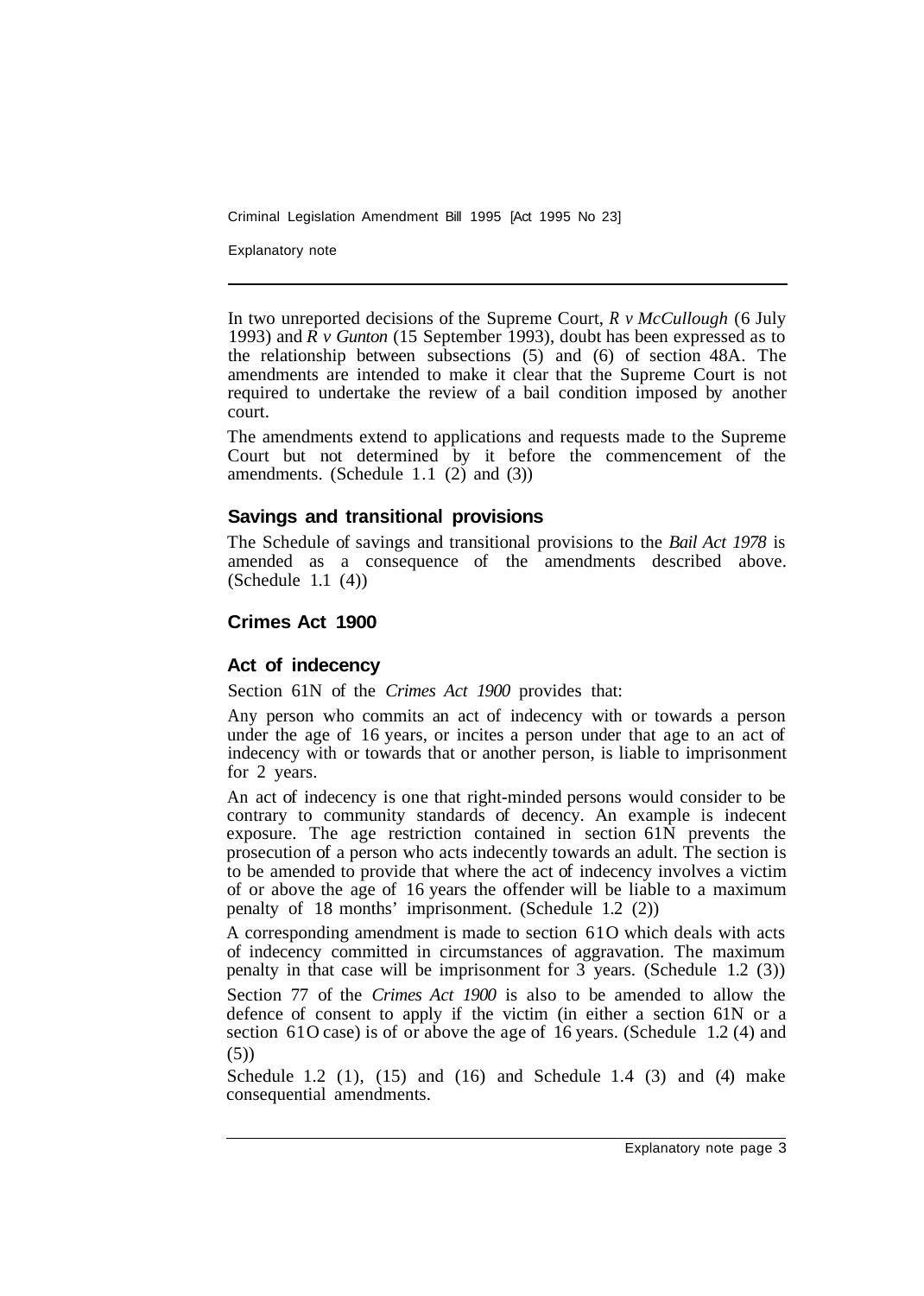Explanatory note

## **Extension of circumstances of aggravation for the offence of burglary**

Section 105A of the *Crimes Act 1900* lists circumstances of aggravation in the commission of offences of sacrilege and housebreaking. The penalty for the offence is greater if it is committed in circumstances of aggravation. Those circumstances are extended to include circumstances where the offender knew or was reckless as to whether persons were present in the premises in the commission of the offence. (Schedule 1.2 (6) and (7))

## **Corrupt practices—police officers**

Part 4A of the *Crimes Act 1900* deals with corruptly receiving commissions and other corrupt practices. Section 249A is being amended to avoid doubt that the Part applies to police officers. (Schedule 1.2 (8))

## **Harm to witnesses and jurors**

It is an offence under Chapter 3 of Part 7 of the *Crimes Act 1900*  (Interference with judicial officers, witnesses, jurors etc), sections 320–326, to harm a witness or juror or a potential witness or juror. In a recent incident outside the Downing Centre Local Court, a person was attacked outside the courtroom following the close of a case when no further witnesses could be called. It appeared that the assailant was seeking to punish the person for having been willing to attend as a witness. At the time the attack occurred, the victim had not been a witness and had ceased to be a potential witness. Subsequently, the Court of Criminal Appeal decided on 22 May 1995, in the case of *R v Lansdell,* that a person need not be a witness or be called as a witness in order to come within the provisions. It also recognised that the test as to a person's status might relate solely to the understanding and intention of the accused. Sections 325 and 326 of the *Crimes Act 1900* are to be amended to extend the provisions of Chapter 3 of Part 7 to protect persons who may have been but were not called as witnesses if the accused believed they may have been called as witnesses. (Schedule 1.2 (9), (10))

## **Forensic samples**

Section 353A of the *Crimes Act 1900* sets out the circumstances in which a person in lawful custody upon a charge of committing a crime or offence may be subjected to medical examination.

The section is amended to provide that

- samples of the person's blood, saliva and hair may be taken
- evidence from the samples may only be used in proceedings concerning the crime or offence for which the samples were taken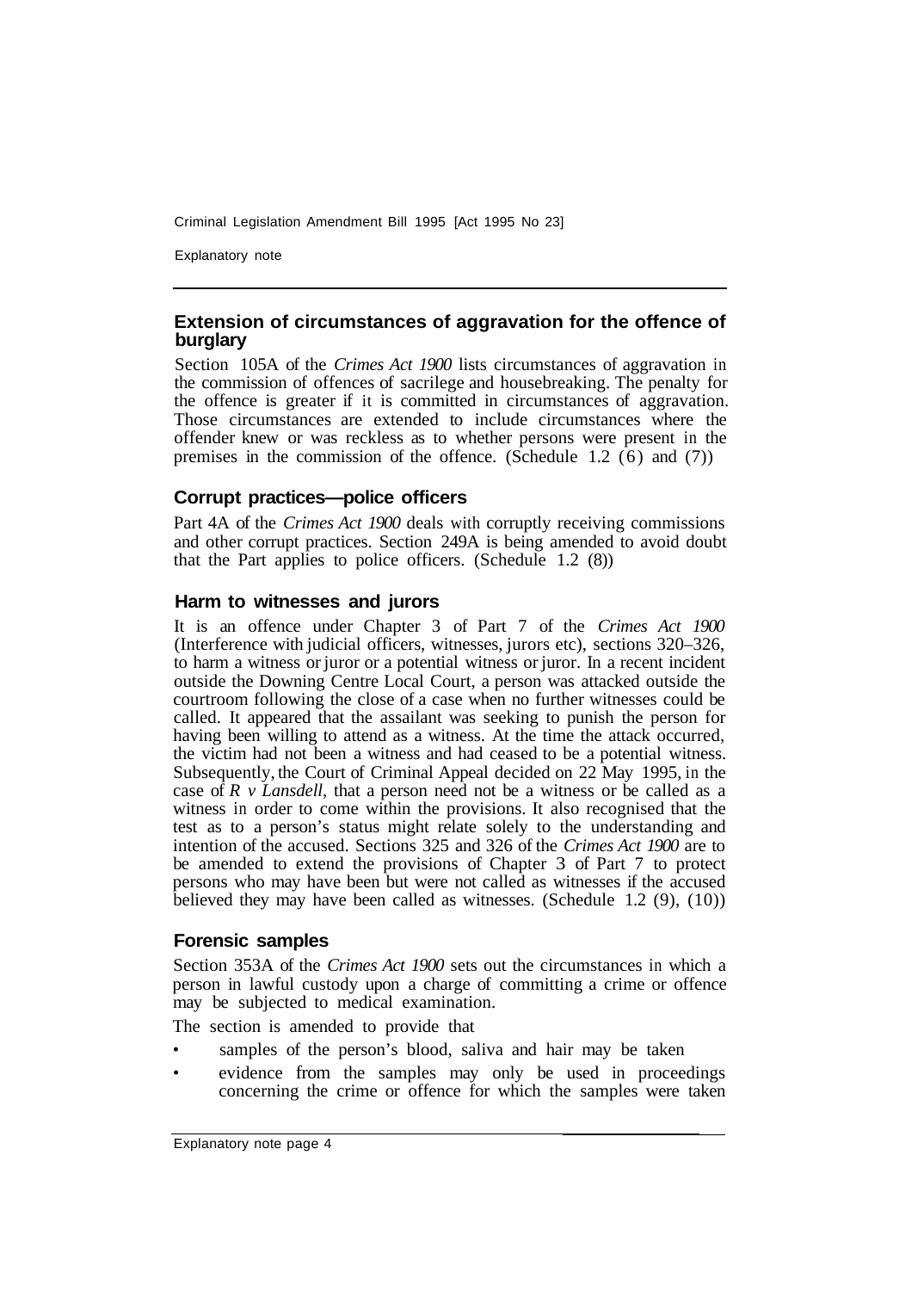Explanatory note

- the samples must be destroyed as soon as practicable after the conclusion of those proceedings
- the place of custody is not restricted to a police station
- samples may be taken without the consent of the person in lawful custody. (Schedule 1.2 (1 1))

The amendments extend to a person who is in lawful custody when the amendments commence. (Schedule 1.2 (24), clause 15)

## **Use of depositions by the prosecution**

Section 409 of the *Crimes Act 1900* enables the deposition of a witness given in committal proceedings and certain statements of witnesses given under the *Justices Act 1902* to be read as evidence for the prosecution at the trial of the accused upon proof on oath "that the witness is dead, or so *ill as not to be able* to travel or *to give* evidence, or is absent from Australia...". In *R v Brotherton* (1993) NSWLR 95, the Court of Criminal Appeal held that section 409 did not allow the evidence of a witness to be admitted where the evidence could not be given without a risk of endangering his or her life. That is, the risk faced in giving evidence was not a relevant factor to be taken into consideration. Section 409 is being amended to enable this factor to be taken into account. (Schedule  $1.2$  (12) and (13))

## **Inspection of red light cameras**

Section 4DA (3) (b) of the *Traffic Act 1909* and section 414A (6) (b) of the *Crimes Act 1900* provide for the acceptance of photographs taken by a red light camera as prima facie evidence of an offence, provided that an inspection of the camera was carried out within 48 hours of the time recorded on the photographs. The effect of the sections is to require inspection of each red light camera every 48 hours. The inspection period is being increased to 84 hours. (Schedule 1.2 (14) and Schedule 1.6)

## **Time for commencing prosecutions relating to unlawful custody of motor vehicles**

Section 527C of the *Crimes Act 1900* makes it an offence to give custody of property to a person who is not entitled to it. Under section 56 of the *Justices Act 1902,* a prosecution for the offence must be commenced within 6 months after the date of disposal of the property. The 6-month period is being extended to 2 years in the case of stolen motor vehicles in order to enable the police adequate time in which to complete their investigations.  $(Schedule 1.2 (17))$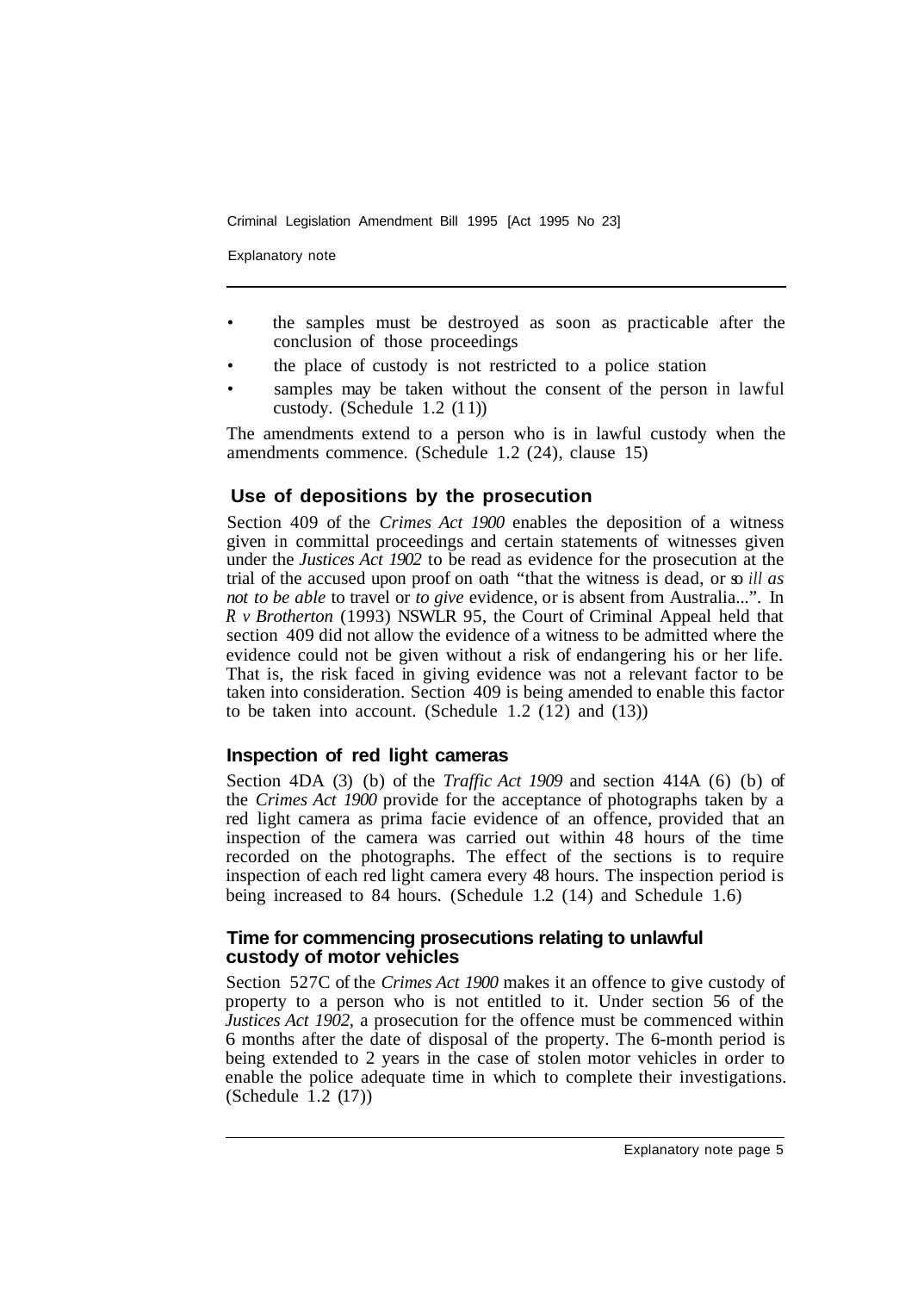Explanatory note

## **Apprehended violence orders—validation of orders**

Part 15A of the *Crimes Act 1900* deals with apprehended violence orders. The Part is to be amended to provide that if an apprehended violence order is mistakenly made against juveniles in the Local Court and if an interstate restraint order is mistakenly registered in the wrong court, the orders will not be rendered invalid on that account. Although the Local Court has no jurisdiction to make an apprehended violence order against a defendant who is under 18 years of age, such an order might be made in the Local Court if the Local Court is under the mistaken belief that a person is 18 years or over. The apprehended violence order would then be void. Furthermore, restraint orders made interstate can be enforced in New South Wales upon registration with the "appropriate court". The appropriate court is a Local Court if the defendant is 18 years of age or over and the Children's Court if the defendant is less than 18 years of age. It is conceivable that mistakes could also be made as to age in these circumstances, thus invalidating the registration of the apprehended violence order.

The proposed amendments to section 562G and 562U will ensure that where an apprehended violence order is made or registered in the Local Court upon the assumption that the defendant had or had not reached a particular age, the order will not be rendered invalid for that reason. (Schedule 1.2 (1 8) and (21))

The amendments are to apply to orders whenever made. (Schedule 1.2 (24), clauses 16 and 18)

## **Assessment of offenders who have contravened an apprehended violence order**

Section 562I of the *Crimes Act 1900* provides for the offence of contravening an apprehended violence order. Subsection (2B) of that section provides for a Local Court to consider a "full psychiatric assessment" before imposing a sentence of imprisonment on persons convicted under section 562I where the act constituting the offence was an act of violence. The subsection is being amended to provide that a "full psychological assessment" may be considered by the court as an alternative to a "full psychiatric assessment". (Schedule 1.2 (19))

## **ended violence orders—expiry of arrest warrants**

Section 562K of the *Crimes Act 1900* allows an authorised justice to issue a warrant for the arrest of the defendant where a complaint is made for an apprehended violence order. As first instance warrants remain current for several years, a defendant may be arrested despite the earlier resolution of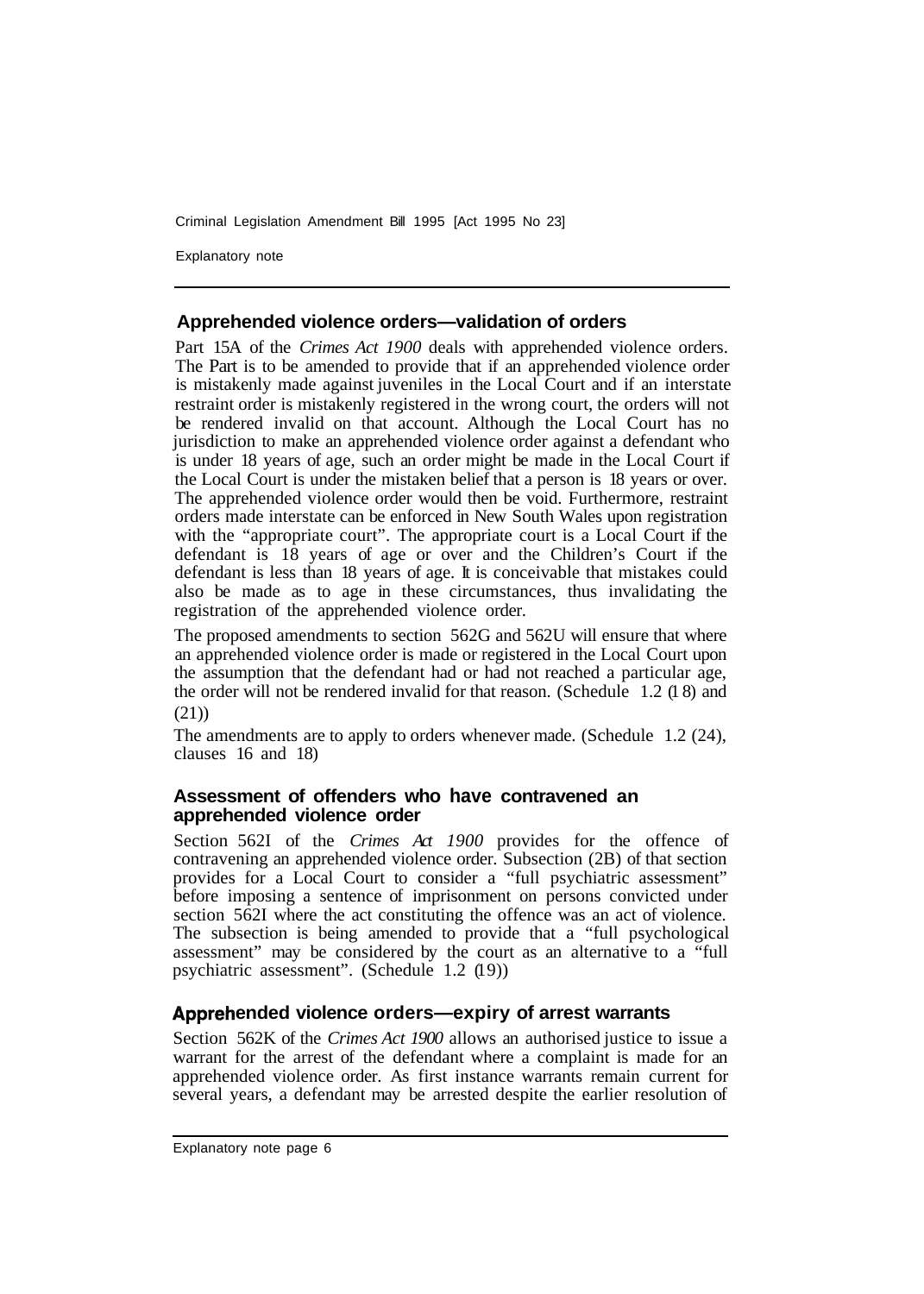Explanatory note

the domestic situation. To avoid the unnecessary deprivation of the defendant's liberty and the waste of police and court time in such a situation, first instance warrants are to automatically expire after 12 months. A fresh complaint for an apprehended violence order may be made if necessary.  $(Schedule 1.2 (20))$ 

The amendments are to apply to warrants whenever issued. (Schedule 1.2 (24), clause 17)

#### **Disclosure of addresses and telephone numbers of witnesses**

The *Crimes Act 1900* is to be amended by the insertion of proposed section 577A to provide that a witness in criminal proceedings is not required to disclose his or her address or telephone number unless it is a materially relevant part of the evidence or the court makes an order requiring the disclosure. Such an order can only be made if the court is satisfied that the disclosure is not likely to present a reasonably ascertainable risk to the welfare or protection of any person or that the interests of justice outweigh any such risk. (Schedule  $1.\overline{2}$  (22))

#### **Abolition of common law offences of eavesdropping and being a common scold**

The common law is the unwritten law as distinct from the written or statute law. Included among common law offences are the offences of eavesdropping and being a common scold. '"Eavesdropping" involves the act of listening through walls or under windows (within the eaves' drop) to private conversations for the purpose of spreading scandals. A "common scold" is a troublesome woman who, by brawling and wrangling with her neighbours, breaks the public peace, increases discord and becomes a public nuisance to the neighbourhood. These offences have become obsolete. There is no record of them having been prosecuted in New South Wales this century.

Proposed section 580B abolishes these offences but not so as to affect any offences that may have been committed before the commencement of the proposed section. (Schedule 1.2 (23) and (24), clause 19)

## **Criminal Appeal Act 1912**

Decisions of the Court of Criminal Appeal in *R v Puena* (15 August 1992) and *R v Hallocoglu* (1 September 1992) have drawn attention to the difficulty of sentencing respondents to Crown appeals in their absence. The *Criminal Appeal Act 1912* is to be amended by the insertion of proposed section 14A to enable the Court of Criminal Appeal to deal with Crown appeals in the absence of the respondent as long as the Court is satisfied that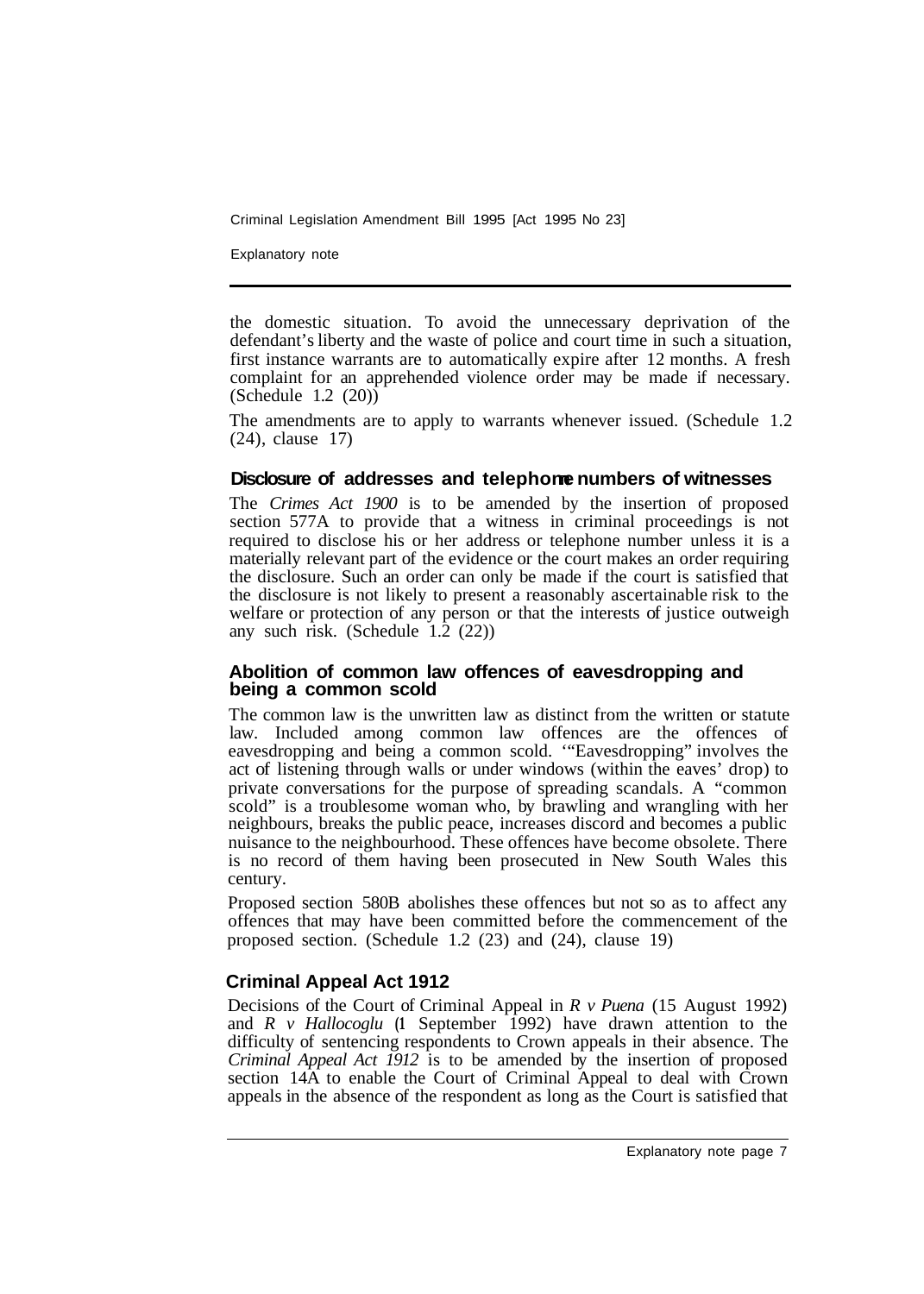Explanatory note

the respondent has been given notice of the appeal and that it would not be unjust to deal with the appeal in the absence of the respondent. (Schedule 1.3)

## **Criminal Procedure Act 1986**

Section 32 of the *Criminal Procedure Act 1986* permits an accused person in criminal proceedings in the Supreme Court or District Court to dispense with a jury and elect instead to be tried by a judge alone. An election may only be made with the consent of the prosecutor. As administrative problems have been encountered in contacting the particular prosecutor in order to obtain his or her consent, section 32 is to be amended to enable the Director of Public Prosecutions (or the Director's delegate) to consent to the election. (Schedule 1.4 (1))

The amendment made to section 33J of the *Criminal Procedure Act 1986* is consequential on the insertion of section 33AA into the *Drug Misuse and Trafficking Act 1985.* (Schedule 1.4 (2))

The amendments made to section 33K and Table 2 to Part 9A of the *Criminal Procedure Act 1986* are Consequential on the amendments to the *Crimes Act 1900* concerning acts of indecency. (Schedule 1.4 (3) and (4))

## **Drug Misuse and Trafficking Act 1985**

## **Equipment for use in administration of a prohibited drug**

Section **11** of the *Drug Misuse and Trafficking Act 1985* makes it an offence to have possession of an item of equipment for use in the administration of a prohibited drug. In order that no one, including a health worker, is exposed to the risk of prosecution, the section does not apply to hypodermic syringes or hypodermic needles. The section is being amended to provide that it will not apply to "any item of equipment that is required to minimise health risks associated with the intravenous administration of a prohibited drug" such as alcohol swabs, spoons and infusion sets if the equipment is in the possession of persons identified in regulations to be made under the Act. It is proposed that the regulations will identify only health workers. (Schedule  $1.\overline{5}$  (1))

A consequential amendment to the *Criminal Procedure Act 1986* is made by Schedule 1.4 (2).

## **Penalties for offences involving supply to persons under 16 years**

Section 25 of the *Drug Misuse and Trafficking Act 1985* is being amended to make it an offence for a person who is 18 years of age or older to supply prohibited drugs (other than cannabis leaf) to a person who is under 16 years